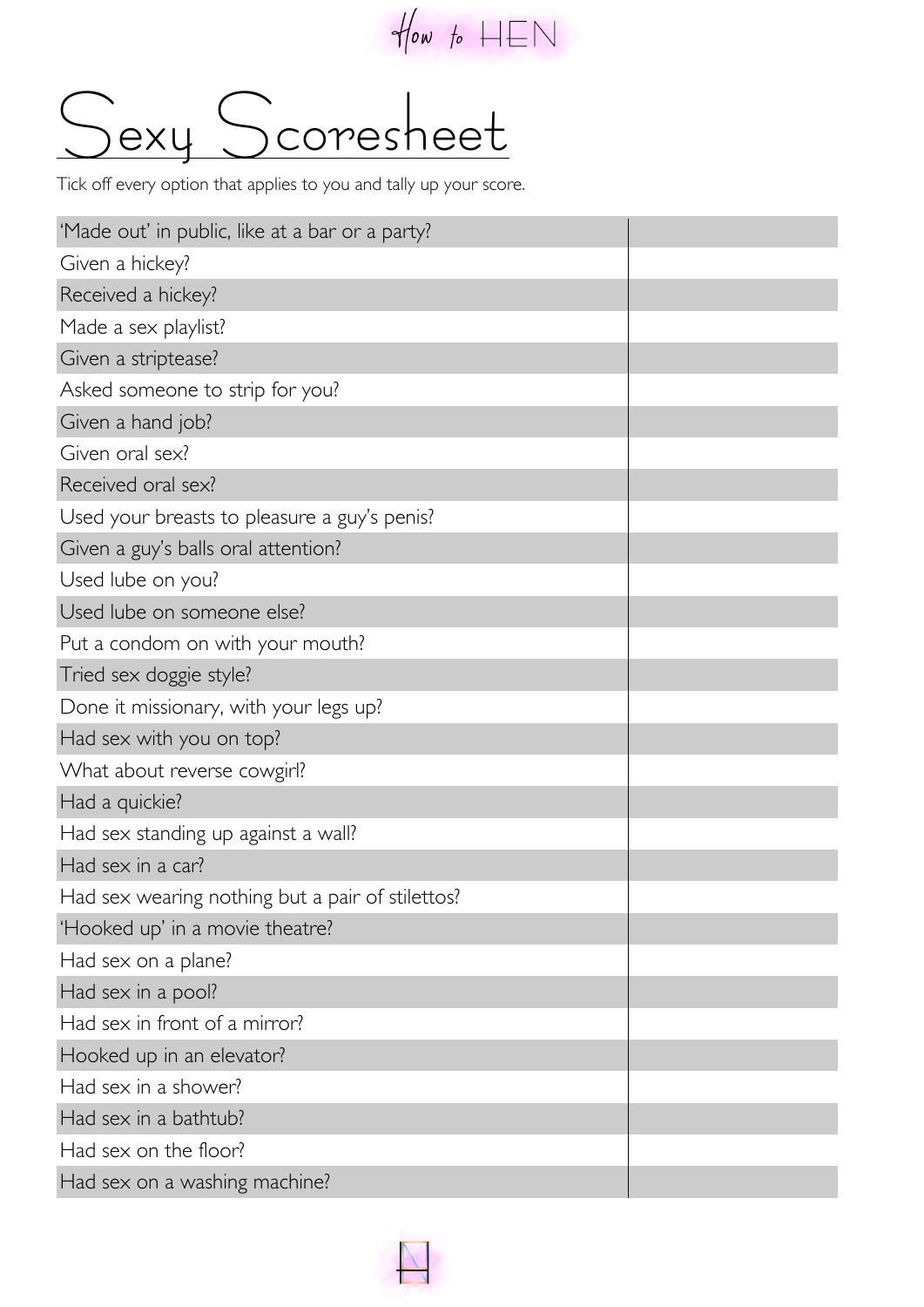

| Had sex on a table?                                                                                |  |
|----------------------------------------------------------------------------------------------------|--|
| Had sex with the lights on?                                                                        |  |
| Had sex in broad daylight?                                                                         |  |
| Had sex in front of a window where people could see you if they<br>looked?                         |  |
| Had sex in a public place, like a library or a bar restroom?                                       |  |
| Had sex with an ex?                                                                                |  |
| Had a one-night stand?                                                                             |  |
| Had sex on a first date?                                                                           |  |
| Hooked up with someone who was in a relationship?                                                  |  |
| Hooked up with someone else when you were in a relationship?                                       |  |
| Had sex while on your period?                                                                      |  |
| Talked dirty during sex?                                                                           |  |
| Fantasized about another person while having sex?                                                  |  |
| Had an orgasm?                                                                                     |  |
| Faked an orgasm?                                                                                   |  |
| Climaxed from solo sex?                                                                            |  |
| Had an orgasm from g-spot stimulation during sex?                                                  |  |
| Had an orgasm from clitoral stimulation during sex?                                                |  |
| Had an orgasm from stimulating the g-spot and the clitoris<br>simultaneously during sex?           |  |
| Had multiple orgasms, such as one during foreplay and another<br>during intercourse?               |  |
| Had multiple orgasms, one immediately after the other?                                             |  |
| Climaxed by stimulating another part of your body other than<br>your vagina, such as your breasts? |  |
| Experienced female ejaculation?                                                                    |  |
| Let a guy ejaculate on your body?                                                                  |  |
| Had an orgasm while sleeping?                                                                      |  |
| Had phone sex?                                                                                     |  |
| Sexted (i.e., sending a naked pic of yourself in a text)?                                          |  |
| Had Skype sex?                                                                                     |  |
| Used ice in bed?                                                                                   |  |
| Used other household items as sex props?                                                           |  |
| What about food, like whipped cream?                                                               |  |
| Role-played?                                                                                       |  |
| Used a vibrator alone?                                                                             |  |